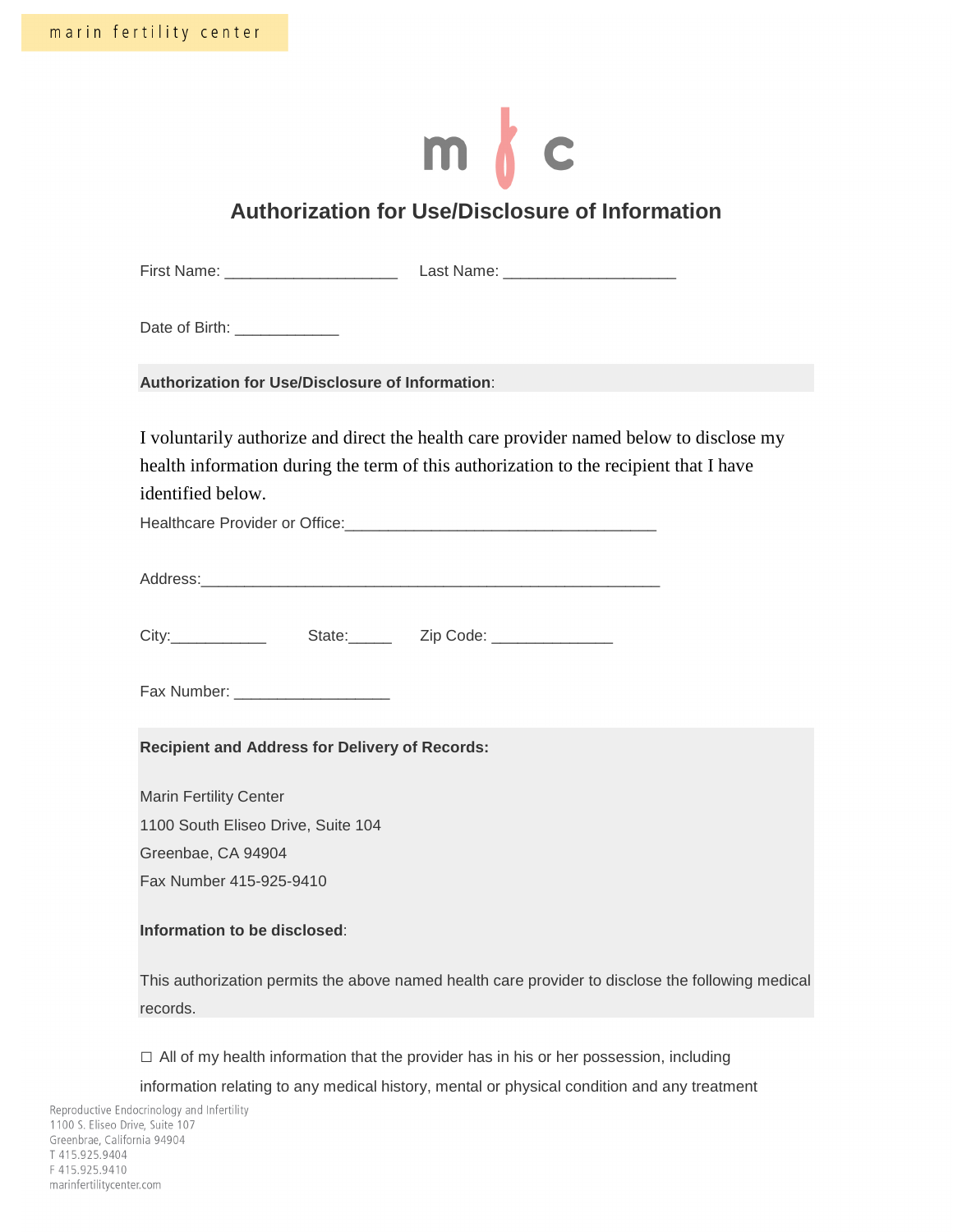received by me, including without limitation, x-rays, HIV/AIDS status, genetic testing, psychotherapy notes and other mental health information, drug, alcohol or other controlled substance information, billing information, correspondence, and records from my other health care providers that the above-named health care provider may hold.

 $\Box$  Only the following records or types of health information: (Insert dates of treatment, types of treatment or other designation):

\_\_\_\_\_\_\_\_\_\_\_\_\_\_\_\_\_\_\_\_\_\_\_\_\_\_\_\_\_\_\_\_\_\_\_\_\_\_\_\_\_\_\_\_\_\_\_\_\_\_\_\_\_\_\_\_\_\_\_\_\_\_\_\_\_\_\_\_\_\_\_\_\_\_\_\_\_ \_\_\_\_\_\_\_\_\_\_\_\_\_\_\_\_\_\_\_\_\_\_\_\_\_\_\_\_\_\_\_\_\_\_\_\_\_\_\_\_\_\_\_\_\_\_\_\_\_\_\_\_\_\_\_\_\_\_\_\_\_\_\_\_\_\_\_\_\_\_\_\_\_\_\_\_\_ \_\_\_\_\_\_\_\_\_\_\_\_\_\_\_\_\_\_\_\_\_\_\_\_\_\_\_\_\_\_\_\_\_\_\_\_\_\_\_\_\_\_\_\_\_\_\_\_\_\_\_\_\_\_\_\_\_\_\_\_\_\_\_\_\_\_\_\_\_\_\_\_\_\_\_\_\_

\_\_\_\_\_\_\_\_\_\_\_\_\_\_\_\_\_\_\_\_\_\_\_\_\_\_\_\_\_\_\_\_\_\_\_\_\_\_\_\_\_\_\_\_\_\_\_\_\_\_\_\_\_\_\_\_\_\_\_\_\_\_\_\_\_\_\_\_\_\_\_\_\_\_\_\_\_ \_\_\_\_\_\_\_\_\_\_\_\_\_\_\_\_\_\_\_\_\_\_\_\_\_\_\_\_\_\_\_\_\_\_\_\_\_\_\_\_\_\_\_\_\_\_\_\_\_\_\_\_\_\_\_\_\_\_\_\_\_\_\_\_\_\_\_\_\_\_\_\_\_\_\_\_\_ \_\_\_\_\_\_\_\_\_\_\_\_\_\_\_\_\_\_\_\_\_\_\_\_\_\_\_\_\_\_\_\_\_\_\_\_\_\_\_\_\_\_\_\_\_\_\_\_\_\_\_\_\_\_\_\_\_\_\_\_\_\_\_\_\_\_\_\_\_\_\_\_\_\_\_\_\_

 $\Box$  All of my health information described above except for the following:

# **Term**:

This Authorization will remain in effect for one (1) year from the date this authorization is signed.

## **ReDisclosure**:

I understand that once my health care provider discloses my health information to the recipient identified above, my health care provider cannot guarantee that the recipient will not redisclose my health information to a third party. The third party many not be required to abide by this Authorization or applicable federal and state law governing the use and disclosure of my health information.

# **Refusal to sign/right to revoke**:

I understand that I may refuse to sig or may revoke (at any time) this Authorization for any reason and that such refusal or revocation will not affect the commencement, continuation or quality of my treatment by my health care provider.